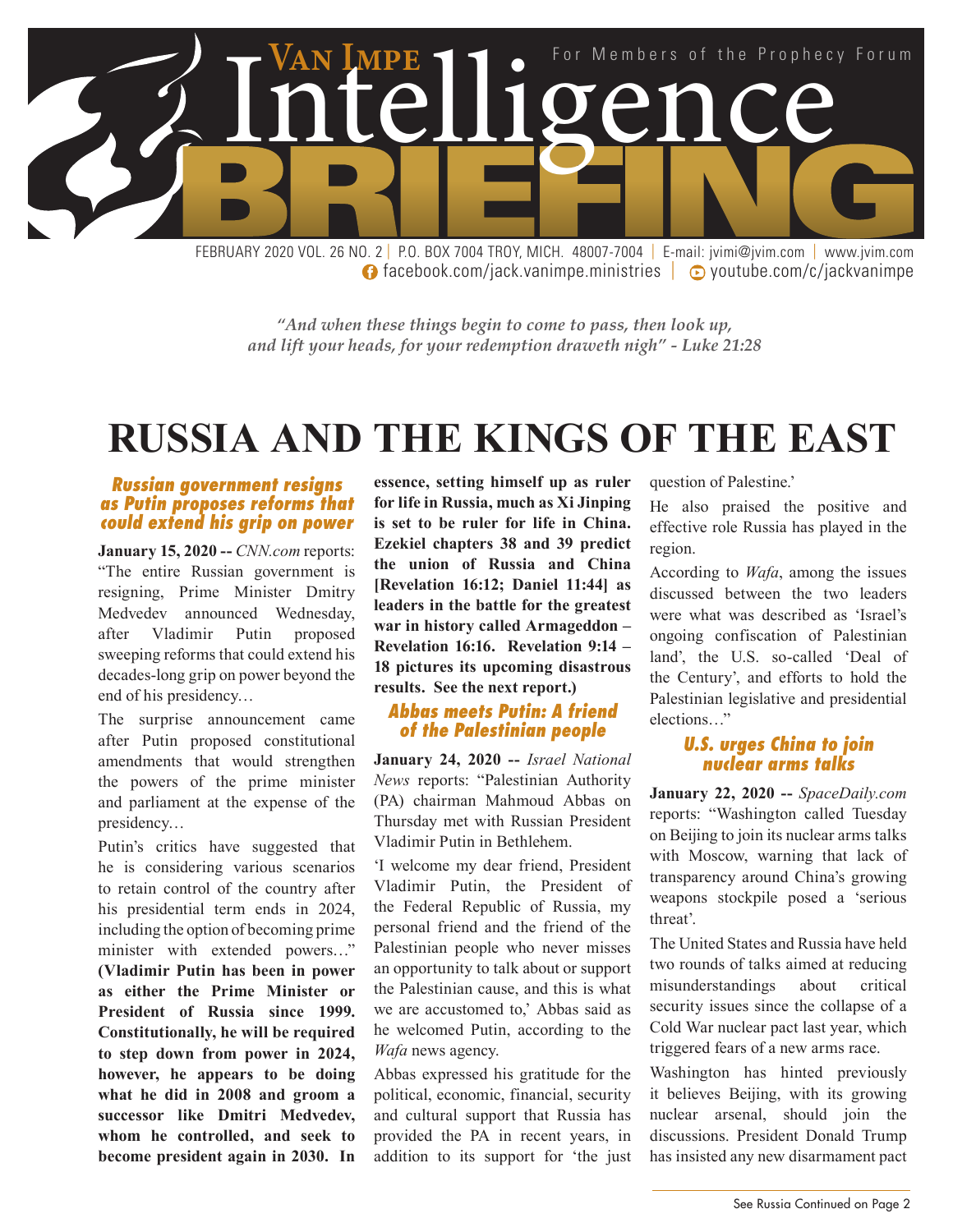would need China to come on board.

U.S. Ambassador to the Conference on Disarmament in Geneva Robert Wood said Tuesday that Washington was intent on convincing China to join the discussions…" **(Nuclear war is part of the battle of the ages – see Revelation 9:18. Other prophesied texts are predicted in Psalm 97:3; Isaiah 66:15; Ezekiel 20:47: "…***Thus saith the Lord God; Behold, I will kindle a fire in thee, and it shall devour every green tree in thee, and every dry tree: the flaming flame shall not be quenched***…" Study also Zephaniah 1:8; Malachi 4:1; and Revelation 8:7. See the next report.)**

#### *China has 'no intention to participate' in arms talks*

**January 23, 2020 --** *SpaceDaily.com* reports: "China said Wednesday it has 'no intention to participate' in trilateral arms control negotiations, a day after Washington called on Beijing to join its nuclear arms talks with Moscow.

The United States has held two rounds of talks with Russia, aimed at reducing misunderstandings around critical security issues since the collapse of a Cold War nuclear pact last year which triggered fears of a new arms race.

Washington has hinted that Beijing should also join the discussions.

But Chinese foreign ministry spokesman Geng Shuang accused the U.S. of using Chinese involvement as 'a pretext to shirk and shift its own nuclear disarmament responsibilities'.

'China has no intention to participate in the so-called China-U.S.-Russia trilateral arms controls negotiations,' Geng said at a regular press briefing in Beijing…"

#### *Russia invites NATO members to take part in war games*

**January 27, 2020 --** *SpaceDaily.com* reports: "Russia's defence minister said Friday it is sending out invitations to NATO states to take part in annual Moscow-led military drills called the 'International Army Games.'

Defence Minister Sergei Shoigu has

invited 'troops from 90 countries including NATO members,' the ministry said on its website.

The games include events such as tank biathlon, where tank crews practice shooting, as well as an obstacle course.

This year's games will focus on 'security as a whole, medical care and logistics,' and should be visually entertaining, Shoigu said.

Around 6,000 troops were expected to take part in the event that runs from late August to early September, the ministry said…" **(Russia in Bible prophecy is the main instigator of death and suffering during Armageddon – Revelation 16:16. Ezekiel chapters 38 & 39, which Dr. Van Impe has proclaimed for sixty years, aided by Oriental and Islamic nations, bring total chaos and atomic devastation upon the world. Worse yet, it's just ahead of us. Every nation he included in World War III is forming exactly as taught (in) this global blood bath six decades ago. The only good news is that the Rapture precedes Armageddon – "***Because thou hast kept the word of my patience, I also will keep thee from the hour of temptation, which shall come upon all the world, to try them that dwell upon the earth***" – Revelation 3:10. Then our deliverance as believers – Revelation 4:1 and our joy because of missing Armageddon. See the next two reports.)**

#### *Turkey, NATO still at odds over Russia arms deal*

**January 24, 2020 --** *SpaceDaily. com* reports: "NATO and key member Turkey have failed to find common ground over Russia's controversial delivery of a S-400 air defence system to Ankara, the military alliance's chief Jens Stoltenberg said Thursday.

The delivery of the system by Russia to Turkey, in a deal strongly backed by President Vladimir Putin and Turkish counterpart Recep Tayyip Erdogan, has deeply troubled Ankara's NATO allies and raised the risk of U.S. sanctions.

'So far it has not been possible to reach an agreement on that,' Stoltenberg said at the World Economic Forum (WEF) in Davos at a panel discussion alongside Turkish Foreign Minister Mevlut Cavusoglu, who had delivered a staunch defence of the deal.

'We will try to do whatever we can to find a way to solve these issues, as this is one of the issues that is causing problems within the alliance — there is no way to deny that,' he added.

Cavusoglu however had argued in front of Stoltenberg that Turkey had no choice but to buy the S-400 due to a dwindling presence of NATO air systems on its volatile borders, including the one with Syria…"

#### *Russia claims edge as U.S. lags in hypersonic weapons development*

**January 21, 2020 --** *SpaceDaily.com* reports: "Last week, U.S. President Donald Trump admitted that the United States is working on the development of hypersonic rockets, noting that the U.S. is seeking to add them to its arsenal of 'big, powerful, accurate, lethal, and fast' missiles.

The U.S. military has failed in the domain of hypersonic arms research and development and it will take years for America to regain its once leading position, the vice chairman of the Joint Chiefs of Staff Gen. John Hyten said during a speech on Friday at the Centre for Strategic and International Studies in Washington DC.

'We are now locked in a serious competition with other nations in the hypersonic arms sphere. We used to be in the forefront ten years ago. We used to have two programmes, two prototypes…They did not work very efficiently. What did we do after we had failed? We had been studying the reasons for these failures for years before cancelling these projects', Hyten stated…"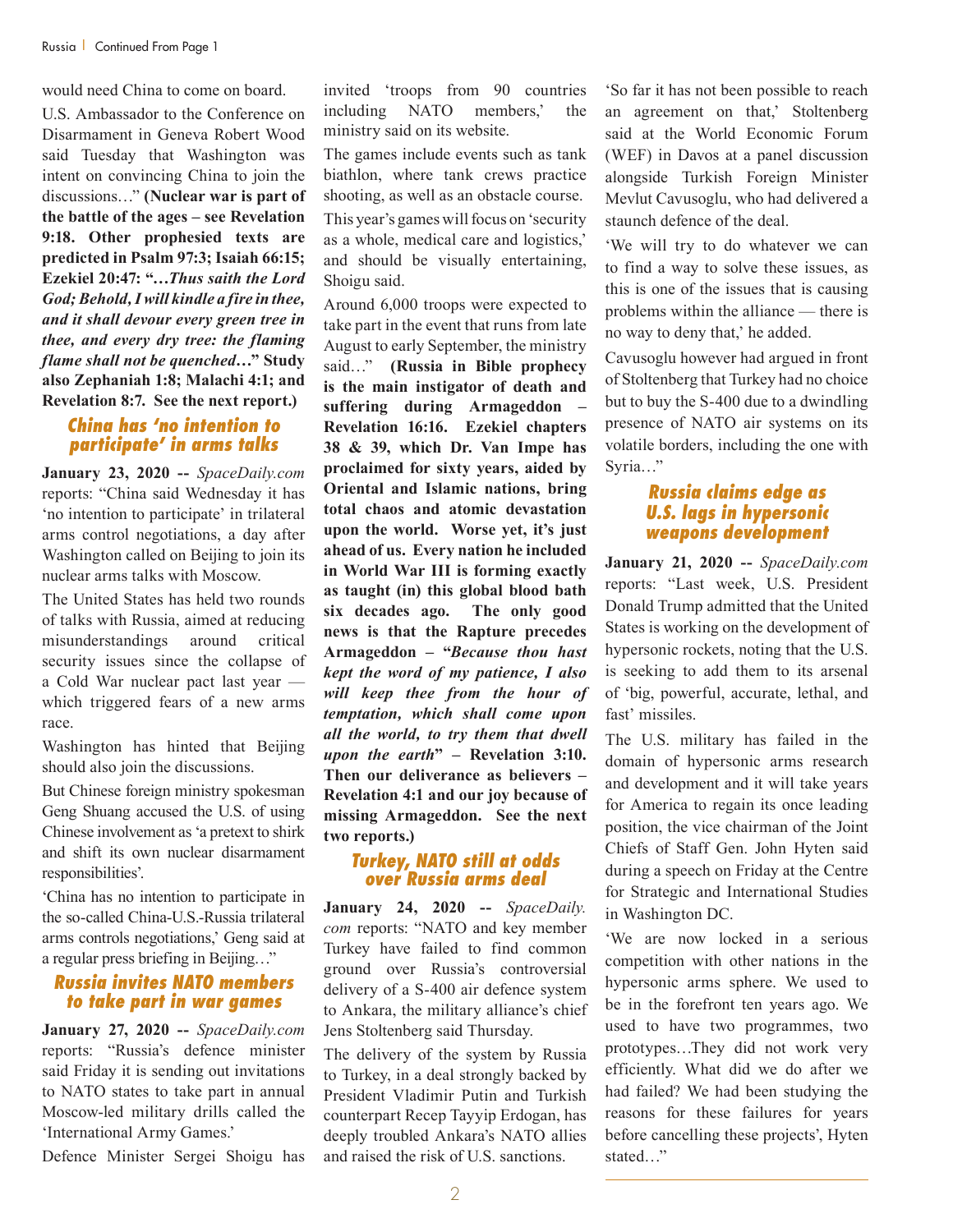# CONTENDING FOR THE FAITH

#### *Watchlist: 260 million Christians persecuted in 50 worst nations*

**January 17, 2020 --** *WND.com* reports: "More than 300 million Christians suffer high or extreme levels of persecution around the globe today, mostly in Muslim-majority nations, according to the new World Watch List by the organization Open Doors.

'The church is alive. The church is active. The church is growing. And that's why the church is persecuted,' says Open Doors in its 2020 report. 'The persecution of Christians is getting more severe than ever, affecting increasing numbers of believers around the world.'

In the top 50 countries on the World Watch List, a staggering 260 million Christians face high or extreme levels of persecution for their faith.

In the previous year, it was 245 million…" **(***If the world hate you, ye know that it hated me before it hated you. If ye were of the world, the world would love his own: but because ye are not of the world, but I have chosen you out of the world, therefore the world hateth you. Remember the word that I said unto you, The servant is not greater than his lord. If they have persecuted me, they will also persecute you; if they have kept my saying, they will keep yours also. But all these things will they do unto you for my name's sake, because they know not him that sent me. If I had not come and spoken unto them, they had not had sin: but now they have no cloak for their sin. He that hateth me hateth my Father also. If I had not done among them the works which none other man did, they had not had sin: but now have they both seen and hated both me and my Father. But this cometh to pass, that the word might be fulfilled that is written in their law, They hated me without a cause.*

*But when the Comforter is come, whom I will send unto you from the Father, even the Spirit of truth, which proceedeth from the Father, he shall testify of me: And ye also shall bear witness, because ye have been with me from the beginning***" – John 15:18-27.)**

#### *China imposes harsh new rules governing religious groups in 2020*

**January 14, 2020 --** *FoxNews.com* reports: "China is striking the 'final blow to religious liberty' with new administrative measures set to take place in February with total submission to the Chinese Communist Party, according to a watchdog group.

The country's state-run media announced the new 'Administrative Measures for Religious Groups' on Dec. 30. That same day, Pastor Wang Yi of Chengdu's Early Rain Covenant Church, one of the most well-known leaders in the House Church movement, was sentenced to nine years in jail for 'inciting subversion of state power,' raising concern for Chinese Christians. Bitter Winter, a watchdog on religious liberty and human rights in China, said the situation for religious groups is going from 'bad to worse.'

'In practice, your religion no longer matters, if you are Buddhist, or Taoist, or Muslim or Christian,' a Chinese Catholic priest told *AsiaNews*. 'The only religion allowed is faith in the Chinese Communist Party.' …" **(Christians who suffer and die for Christ will receive the "Crown of Life" to place at the feet of Jesus – James 1:12; Revelation 2:10. The 24 elders represent 12 Old Testament Tribes and 12 New Testament Apostles – saved Jews and redeemed Christians. In Revelation 4: 10 & 11 they cast their earned crowns before the Lord Jesus Christ.)**

#### *Report: Boko Haram Jihadists Behead Catholic Bride and Bridal Party*

**January 6, 2020 --** *Breitbart.com* reports: "The communications director of the Catholic diocese of Maiduguri in Nigeria has confirmed that a bride-tobe and her bridal party were beheaded December 26 while en route to the December 31 wedding.

'They were beheaded by suspected Boko Haram insurgents at Gwoza on their way to her country home,' Father Francis Arinse told *Catholic News Service* (*CNS*), regarding the alleged murders of Martha Bulus and her bridal party.

*CNS* reported further the alleged murders of Bulus and her bridal party occurred on the same day that 11 Christian aid workers had been murdered:

Several international media outlets reported Dec. 26 that the Islamic State group released a video showing it had beheaded 10 Christians and shot an 11th Dec. 26. The news agencies said they were unable to confirm the contents of the video but described the victims as men. IS said the beheadings were payback for the late-October killing of its leader, Abu Bakr al-Baghadi…" **(God's Children, genuine Christians, are being butchered by these religious murderers. They believe they will be rewarded with 72 virgins; instead Revelation 21:8 and 22:15 states: "***But the fearful, and unbelieving, and the abominable, and murderers, and whoremongers, and sorcerers, and idolaters, and all liars, shall have their part in the lake which burneth with fire and brimstone: which is the second death***", "***For without are dogs, and sorcerers, and whoremongers, and murderers, and idolaters, and whosoever loveth and maketh a lie***.")**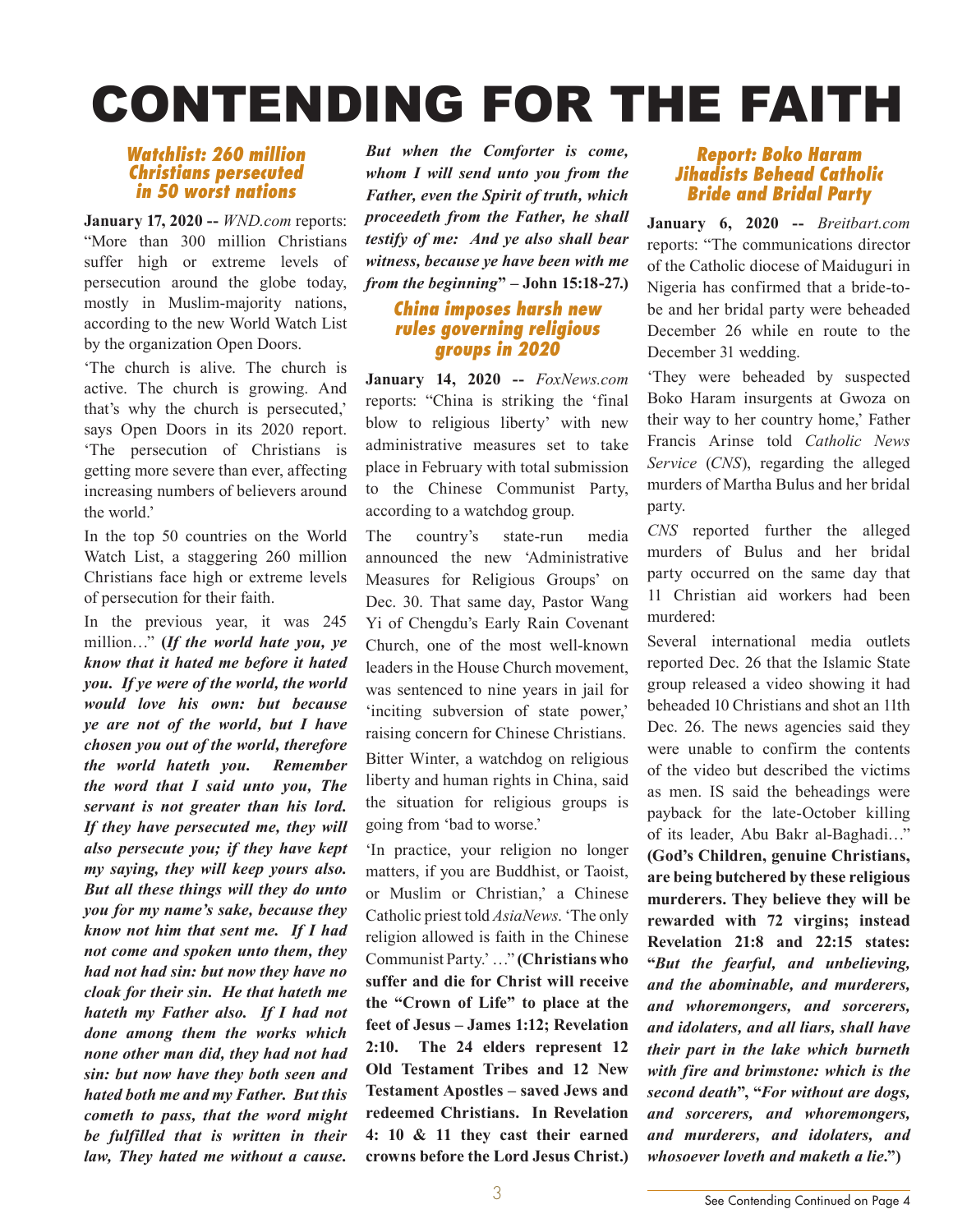#### *Government vows to protect Christians worldwide*

**January 21, 2020 --** *WND.com* reports: "Responding to a governmentcommissioned report, British officials are pledging to take steps to protect persecuted Christians worldwide, including legislation to sanction offending nations.

The report, the 'Bishop of Truro's Independent Review for the Foreign Secretary of [Foreign and Commonwealth Office] Support for Persecuted Christians,' confirmed that 'today, Christians constitute by far the most widely persecuted religion.'

It found that 'Christians have been harassed in more countries than any other religious group and have suffered harassment in many of the heavily Muslim countries of the Middle East and North Africa<sup>'</sup>

Some 245 million Christians live in the top 50 countries for persecution and they suffer 'high levels' or worse. Previously, only one country, North Korea, was classified as having 'extreme' persecution. Now there are

11 countries…" **(Great persecution will soon overtake most Christians in a majority of the world.** *USA Today* **reported that Christianity is the most hated religion in the world. "***Blessed are they which are persecuted for righteousness' sake: for theirs is the kingdom of heaven. Blessed are ye, when men shall revile you, and persecute you, and shall say all manner of evil against you falsely, for my sake. Rejoice, and be exceeding glad: for great is your reward in heaven: for so persecuted they the prophets which were before you***." – Matthew 5:10 – 12. However:** *Fear none of those things which thou shalt suffer: behold, the devil shall cast some of you into prison, that ye may be tried; and ye shall have tribulation ten days: be thou faithful unto death, and I will give thee a crown of life***." – Revelation 2:10. See the next report.)**

#### *Report: Record 3,000 Christian Sites in Europe Vandalized in 2019*

**January 13, 2020 --** *Breitbart.com* reports: "Christian sites in Europe suffered a record number of attacks in the year 2019, with some 3,000 Christian churches, schools, cemeteries, and monuments vandalized, looted, or defaced.

Reports compiling the anti-Christian acts during the year document a range of profanation including arson, defecation, desecration, looting, mockery, Satanism, theft, urination, and vandalism.

'Sadly, 2019 was punctuated by increasing incidents of desecration and vandalism of churches around Europe, along with the 2019 fire at the Notre-Dame Cathedral, which captured worldwide attention,' the director of The Observatory on Intolerance and Discrimination Against Christians in Europe, Ellen Fantini, told *Breitbart News* on Saturday.

'In most instances the perpetrators of these acts were unidentified, but the Observatory has documented that churches and other symbols of Christianity in Europe are targets for many groups — from Islamists to radical feminists, LGBT activists to anarchists and self-proclaimed Satanists,' Ms. Fantini said…"

## **TEMPLE MOUNT TROUBLES**

#### *PA: 'The Muslims have absolute right' to Western Wall*

**January 23, 2020 --** *Israel National News* reports: "Palestinian Media Watch reports the official Palestinian Authority television narrator's claim that 'the historical documents in the possession of the Palestinians of Jerusalem testify that Jerusalem is a city of Arab origin for thousands of years, and its history and culture are Islamic. Since Islam's conquest [in the 7th century], the Al-Buraq Wall (i.e., the Western Wall) has remained an Islamic waqf.

'The Muslims have the absolute right to it and there is not even one rock there that dates back to the period of King Solomon, as the Jews claim.'

Muslims believe Muhammad took a

night flight from Mecca to 'al aqsa mosque', i.e., 'the farthest mosque' (Quran, Sura 17), and there tied his miraculous flying steed named Al-Buraq to a 'stone' or a 'rock' (Jami` at-Tirmidhi, Book 47, Hadith 3424).

In the 1920's, Arab Mufti Haj Amin Al-Husseini decided to identify the Western Wall of the Temple in Jerusalem as that 'rock' or 'stone,' and since then Muslims refer to the Western Wall as the 'Al-Buraq Wall.'…" **(In Genesis 22:1-14 God commanded Abraham to bring his son Isaac to the land of Moriah and offer him as a sacrifice there. As he was about to complete the sacrifice, God stopped him and provided a ram as a substitutionary sacrifice. In I Chronicles 21:18 – 26, King David purchased this mount** 

**so he could build an altar to offer a sacrifice when he confessed his sin. This was the location where the angel of the Lord was commanded to stop the destruction of Jerusalem [I Chronicles 21:15]. In II Chronicles 3:1, King Solomon built the First Temple on Mount Moriah, this was started in 966 BC. This Temple stood until 586 BC when it was destroyed by the Babylonians. The Second Temple was built in 516 BC and enlarged by Herod the Great in 12 BC. It stood until it was destroyed by the Romans in AD 70. The Dome of the Rock was built in AD 692, and the Al Aqsa Mosque was not built until AD 705. It is obvious who has the rightful claim to the Temple Mount. See the next three reports.)**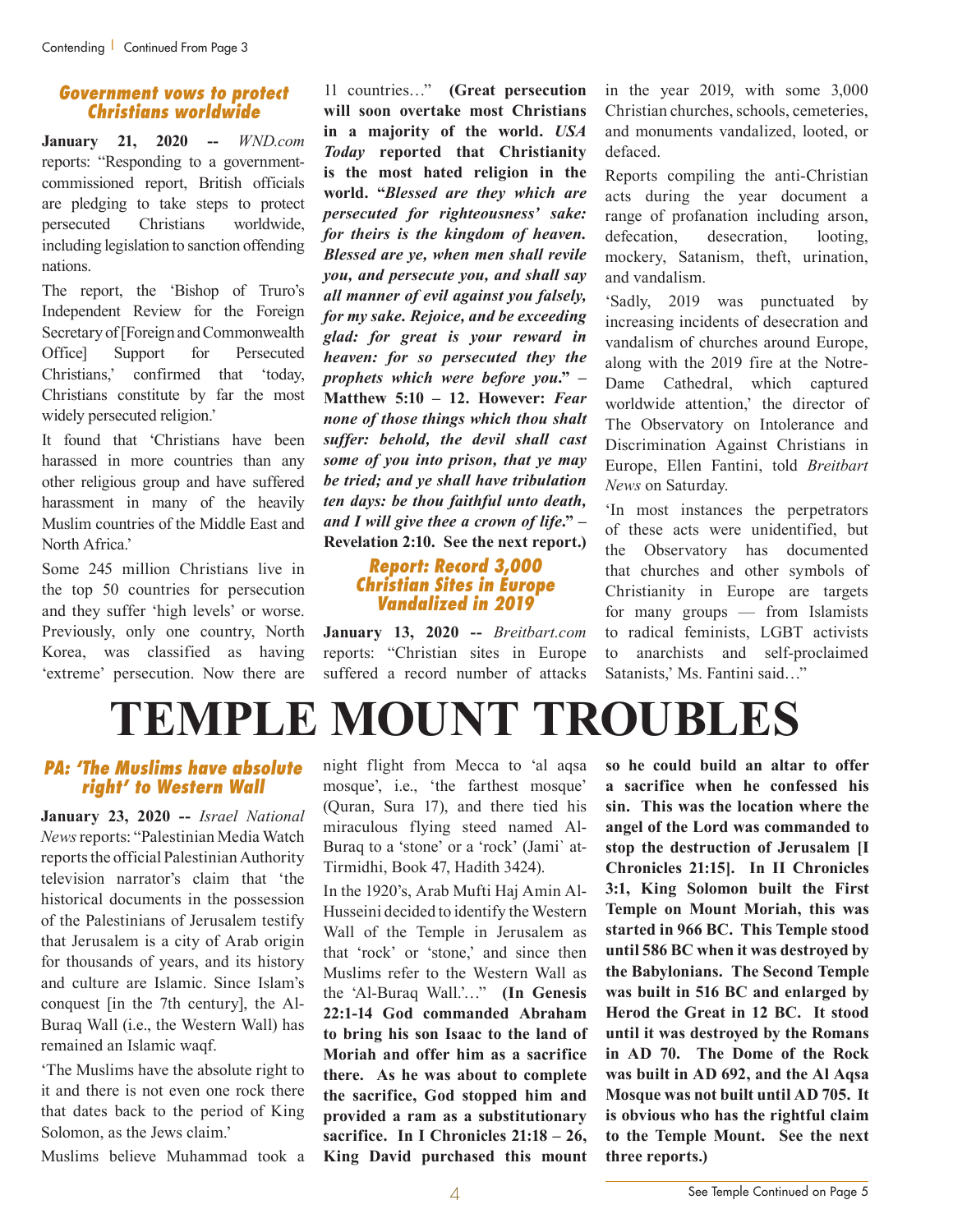#### *After Trump deal unveiled, Jordan warns of 'new reality' on Temple Mount*

**January 29, 2020 --** *The Times of Israel* reports: "The Jordanian Awqaf and Islamic Affairs Ministry warned on Wednesday against a 'new reality' being applied to the Temple Mount, a site revered by both Jews and Muslims.

The ministry said that it publicized the statement in light of Israeli authorities entering the central parts of the Temple Mount and taking action to halt its operations at the site. But it was notably issued less than a day after the U.S. administration unveiled its plan to resolve the Israeli-Palestinian conflict. 'The Awqaf and Islamic Affairs Ministry cautions against the imposition of a 'new reality' at the blessed Al-Aqsa Mosque,' the ministry, which largely manages the administration of the Temple Mount — known by Muslims as Haram al-Sharif — said in a statement posted on its Facebook page, referring to the Arabic name for the site.

 'Non-Muslims have no right in the Al-Aqsa Mosque,' it added…"

#### *Hundreds of Muslim Arab worshipers riot on Temple Mount in Jerusalem*

**January 17, 2020 --** *Israel National News* reports: "Several hundred Arab worshipers finishing Friday morning prayers on the Temple Mount in Jerusalem began rioting and disturbing public order.

As the prayers – in which 8,000 Muslim Arabs participated – ended, the rioters began marching, calling out nationalistic slogans and violating public order.

In response, the district commander of the police ordered that they be dispersed, and police forces were called to the area and dispersed the rioters.

'The Israeli police will not allow violations of public order in the Temple Mount area, and will work to prevent any riots or calls of a nationalistic background,' the Israel Police said…"

#### *Hamas calls for mass attendance at Al-Aqsa, Cave of the Patriarchs prayers*

**January 16, 2020 --** *The Jerusalem Post* reports: "The Hamas terrorist group has called for Palestinians to protest against Israeli 'violations' at religious sites in Jerusalem and the West Bank, by performing Friday prayers in Al-Aqsa Mosque and the Ibrahimi Mosque at the Cave of the Patriarchs, along with mosques in the West Bank and Gaza.

The Fajr prayers, the first ones of the day before sunrise, are being held in protest of 'Israeli judaization schemes' at religious sites in the West Bank, including the Temple Mount and the Cave of the Patriarchs.

Hamas claimed in a press release that Israeli authorities have escalated the situation at al-Aqsa and have tried to close the Gate of Mercy (Bab al-Rahma) at the Temple Mount complex again. The press release stated that Israel has been 'atrociously beating, arresting and threatening' Palestinian worshipers and has banned them from entering the complex…"

#### *Iran vows to crush 'satanic' Trump plan and 'Jewishization' of Jerusalem*

**January 29, 2020 --** *The Jerusalem Post* reports: "Iran's Supreme Leader Ayatollah Khamenei slammed the Trump administration's peace plan as 'satanic' and evil on Wednesday. 'It will never bear fruit' he wrote, claiming that Jerusalem must not be 'in the hands of the Jews.' Khamenei's comments went out as his advisors scrambled to work on a full-court press against Israel and the plan, leveraging regional anger over it to Iran's benefit. Iran may now work with Palestinian groups and seek to thwart the plan through political and military means, hoping to use the plan as a way to jump-start Iran's stalled influence peddling operations in the Middle East.

Towards that end Iran's foreign ministry spokesman Abbas Mousavi said that Iran will work throughout 'West Asia' to confront the Deal of the Century. 'It threatens the Islamic community,' he said. Iran refers to the Middle East as 'West Asia.' While Iran's Foreign Minister bashed the plan as a 'so-called vision for peace' and a 'nightmare for the region,' the foreign ministry in Tehran said that it would work with other countries in the region 'at all levels to unite the Muslim world to confront the great conspiracy.'

Iran wants to make this an 'Islamic' issue by emphasizing Jerusalem. A survey of Iranian media and political reactions, as well as reactions of Iran's IRGC, illustrate this. An article at Iran's *IRNA* media noted that while Saudi Arabia, Bahrain, the UAE and even Qatar may be considering normalization with Israel, that Tehran will be working with other countries to undermine the deal. Qatar is usually considered close to Iran, and the linking of Qatar and other Gulf states represents a new trend in Tehran…" **(930 times God promises Jerusalem forever to the Jews. President Trump is being true to the promises of the Almighty God to Israel. Ours was the first nation to recognize the sovereign state of Israel in 1948, but we have moved further and further away. God promised to Abraham: "…***I will make of thee a great nation, and I will bless thee, and make thy name great, and thou shalt be a blessing: and I will bless them that bless thee, and curse him that curseth thee: and in thee shall all families of the earth be blessed***" – Genesis 12:2, 3. Soon all Hell will break loose in the Middle East. Joel 3:2 warns today's politicians that World War III occurs because of parting God's land. It won't succeed. Christ will return, stop the horrendous war and reign over the world from the Throne of David in Jerusalem forever – Revelation 11:18; Luke 1:32, 33. See the next report.)**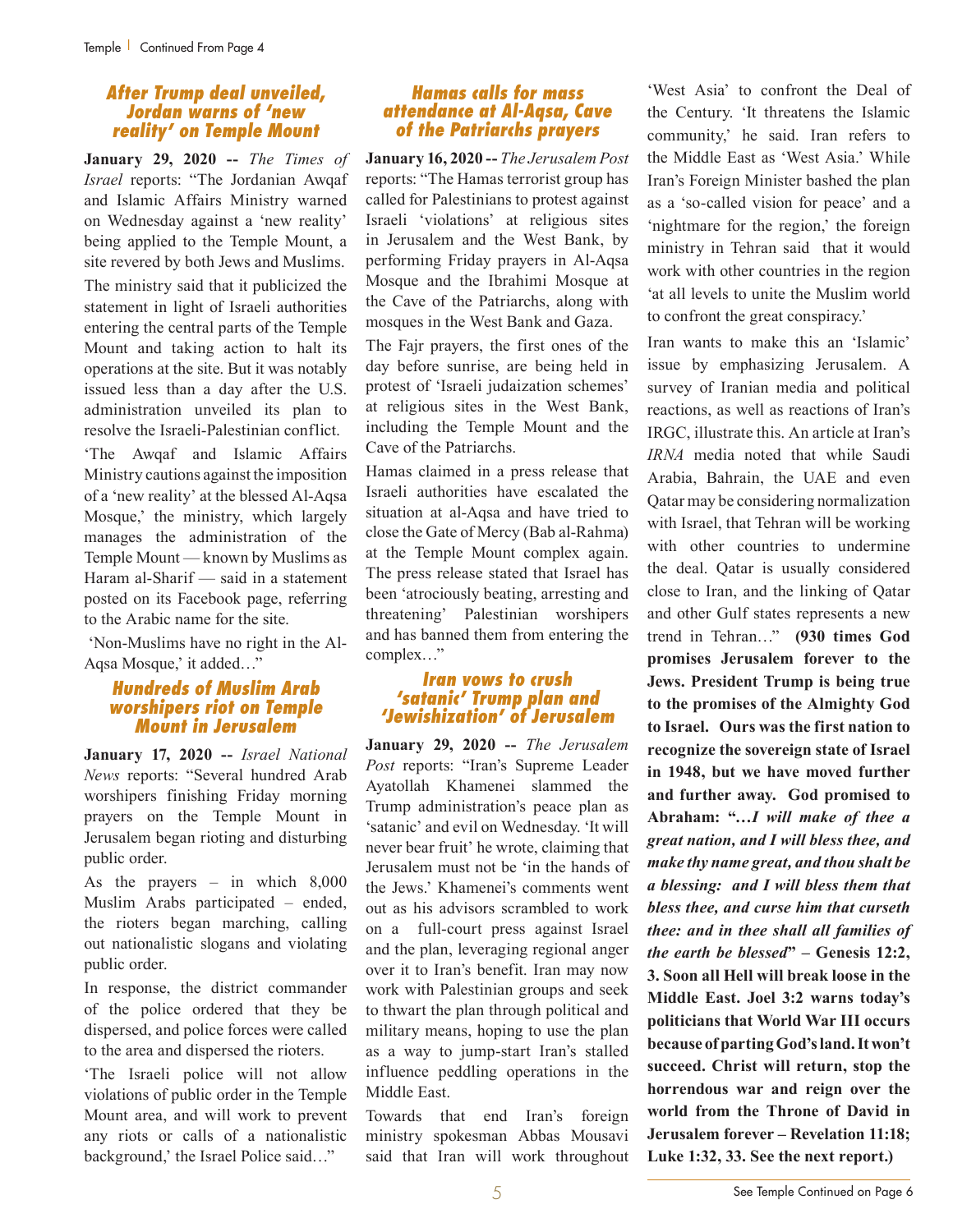#### *Palestinian Authority newspaper calls for violence to disrupt Holocaust event in Jerusalem*

**January 22, 2020 --** *Israel National News* reports: "The Palestinian Authority's official newspaper called for violence against Israelis in an effort to disrupt the World Holocaust Forum being held this week in Jerusalem.

A columnist for *Al-Hayat Al-Jadida*,

in an article over the weekend, said that Israel was planning a ceremony to memorialize Jews killed in Europe even as 'the Palestinian holocaust by Israel' is ignored.

'One shot will disrupt the ceremony and one dead body will cancel the ceremony,' Yahya Rabah wrote in an article published Saturday, according to Palestinian Media Watch.

In a statement, the Conference of

Presidents of Major American Jewish Organizations condemned the article, saying: 'Such a call for violence can never be justified, but it is especially repugnant for the PA to incite terrorism deliberately aimed at disrupting an occasion as solemn and significant as this.'

The statement noted that the day the article was published, a teenage Palestinian assailant stabbed an Israeli man in Hevron…"

### THE RELIGION OF PEACE?

#### *Al-Qaeda claims attack on Florida naval base*

**February 3, 2020 --** *Israel National News* reports: "An audio recording purporting to be from the Al-Qaeda in the Arabian Peninsula (AQAP) terrorist organization claimed responsibility on Sunday for the December attack at a U.S. naval base in Pensacola, Florida, but provided no evidence.

'We congratulate our Muslim nation and embrace the operation of the martyr hero, the daring knight Muhammad bin Saeed Al-Shamrani,' said the audio, released by Al-Qaeda's Yemen branch and quoted by *Reuters*.

*Reuters* was unable to verify the authenticity of the recording.

Three people were killed in the shooting, which U.S. Attorney General William Barr said last month was an act of terrorism motivated by 'jihadist ideology'.

The attacker, 21-year-old Mohammed Alshamrani was a member of the Royal Saudi Air Force who was training at Naval Air Station Pensacola. He entered a building on base and 'proceeded to walk around shooting down his unarmed victims in cold blood,' Barr said at a press conference…" **(The World Christian Encyclopedia documents the slaughter of 145 million Christians in the past 100 years. There are 47 major Islamic**  **terrorist groups, not just ISIS, all are dangerous organizations. Christ in His day predicted such killers would arise in Matthew 23:15 & 16: "***Woe unto you, scribes and Pharisees, hypocrites! for ye compass sea and land to make one proselyte, and when he is made, ye make him twofold more the child of hell than yourselves. Woe unto you, ye blind guides***…" See the next two reports.)**

#### *ISIS claims responsibility for London stabbing attack, terrorist identified*

**February 3, 2020 --** *Israel National News* reports: "The terrorist shot and killed in south London Sunday after he stabbed three people has been identified as 20-year-old Sudesh Amman.

Amman, who according to the *BBC* had been released from prison in late January after serving half of his threeyear sentence, had been an admirer of the ISIS terrorist organization, *Reuters* reported, praising ISIS founder Abu Bakr al-Baghdadi in a December 2017 message, saying 'The Islamic State is here to stay.'

In addition, Amman justified the ISIS practice of forcing Yazidi women into sexual slavery, claiming the Koran permitted raping them.

Amman also reportedly told his girlfriend of his desire to carry out a terrorist attack, and even urged her to

behead her own parents in the name of jihad.

On Monday, the ISIS terrorist organization claimed responsibility for Amman's stabbing attack in London, declaring him a 'soldier' of ISIS…"

#### *German police arrest Islamist terror cell said to be targeting Berlin synagogue*

**January 14, 2020 --** *The Times of Israel* reports: "German police carried out raids on suspected Islamists and made arrests across the country early Tuesday over allegations they were plotting an attack, Berlin officials said.

German authorities are on high alert for Islamist threats to Europe's most populous country, which has in recent years suffered several attacks.

'On suspicion of planning a serious violent act endangering the state, search warrants are being executed in Berlin, Brandenburg, North Rhine-Westphalia and Thuringia,' the Berlin attorney general's office said via Twitter.

The alleged militants, of Chechen origin, are aged between 23 and 28 and 'suspected of having scouted locations for a possible Islamist attack,' Berlin police said in a statement…"

#### *ISIS threatens to shift its focus to Israel*

**January 28, 2020 --** *Israel National News* reports: "The Islamic State (ISIS) jihadist group on Monday threatened to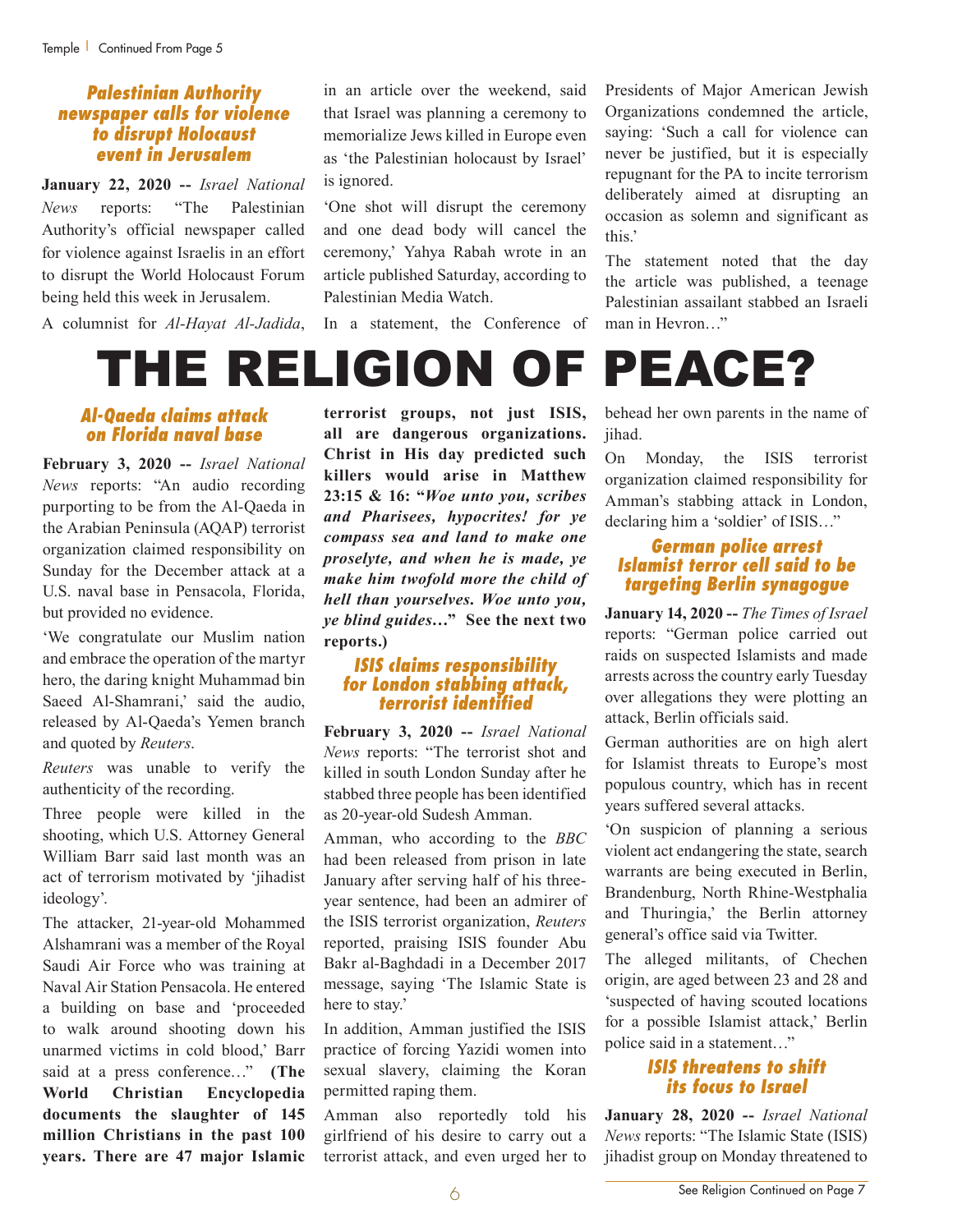shift its focus from the remnants of its 'caliphate' towards Israel, *AFP* reports. In a purported audio message by ISIS spokesman Abu Hamza al-Quraishi, the jihadist organization called for sabotaging the peace plan that U.S. President Donald Trump is due to unveil on Tuesday.

The spokesman said ISIS leader Abu Ibrahim al-Hashimi al-Quraishi encourages the group's fighters to launch 'a new phase' and vowed major operations against Israel.

'The eyes of the soldiers of the caliphate, wherever they are, are still on Jerusalem,' the spokesman said in the 37-minute message.

'And in the coming days, God willing, you will see what harms you and what will make you forget the horrors you have seen,' Abu Hamza al-Quraishi said, apparently threatening attacks of unprecedented scope…" **("***Why do the heathen rage, and the people imagine a vain thing? The kings of the earth set themselves, and the rulers take counsel together, against the Lord,* 

*and against his anointed, saying, Let us break their bands asunder, and cast away their cords from us. He that sitteth in the heavens shall laugh: the Lord shall have them in derision. Then shall he speak unto them in his wrath, and vex them in his sore displeasure. Yet have I set my king upon my holy hill of Zion. I will declare the decree: the Lord hath said unto me, Thou art my Son; this day have I begotten thee. Ask of me, and I shall give thee the heathen for thine inheritance, and the uttermost parts of the earth for thy possession. Thou shalt break them with a rod of iron; thou shalt dash them in pieces like a potter's vessel. Be wise now therefore, O ye kings: be instructed, ye judges of the earth. Serve the Lord with fear, and rejoice with trembling. Kiss the Son, lest he be angry, and ye perish from the way, when his wrath is kindled but a little. Blessed are all they that put their trust in him.***" – Psalm 2:1-12. See the next report.)** 

#### *'The Muslims will leave no spot anywhere safe for the Americans'*

**January 9, 2020 --** *Israel National News* reports: "IRGC Commander-in-Chief General Hossein Salami spoke at the funeral procession for Qods Force Commander Qasem Soleimani. He said that Iran will exact revenge and that it will be 'hard and severe' and 'the kind of revenge that causes remorse', reported the Middle East Media Research Institute (MEMRI).

He added that 'the natural outcome of all of this is that the Muslims will leave no spot anywhere safe for the Americans.' General Salami said that the Americans have set all their investments on fire with this 'cowardly assassination'.

General Salami's remarks were met with chants of 'Allahu Akbar!' from the crowd.

General Salami warned Iran's enemies that if they take another step, Iran will set the 'place they love on fire' and in response, the crowd chanted: 'Death to Israel!'…"

## **NEWS FROM ISRAEL**

#### *Iranian youths praise Khamenei, singing about Israel's end*

**February 4, 2020 --** *The Jerusalem Post* reports: "Last month, on January 23, Iranian youths were filmed singing to Iranian Supreme Leader Ayatollah Ali Khamenei during its speech, Middle East Media Research Institute (MEMRI) reported.

The youths began by praising Iran, saying that the country 'has men that are second to none. Its honor and enthusiasm are unwavering. [Iran] has students who follow this path. It has the scream of 'Death to America!'"

'Even if this country sinks in sanctions for 100 years, we will continue to be at war with the enemy. There will be no compromise and no surrender.'

'America is waning,' The youths also

slammed the United States and Israel, adding that 'Israel is facing its end. Well done, Gaza and Lebanon. A generation of heroes is joining the fray.'…" **(Iran has a long history of calling for the destruction of Israel. It will never happen. Almighty God has stated: "…***I will give them* **[Israel]** *an everlasting name, that shall not be cut off" –* **Isaiah 56:5. Everlasting means everlasting. God promised to Abraham in Genesis 22:17: "***… in blessing I will bless thee, and in multiplying I will multiply thy seed as the stars of the heaven, and as the sand which is upon the sea shore…"* **"***And because he loved thy fathers, therefore he chose their seed after them, and brought thee out in his sight with his mighty power out of Egypt; To drive out nations from before thee greater* 

*and mightier than thou art, to bring thee in, to give thee their land for an inheritance, as it is this day. Know therefore this day, and consider it in thine heart, that the Lord he is God in heaven above, and upon the earth beneath: there is none else. Thou shalt keep therefore his statutes, and his commandments, which I command thee this day, that it may go well with thee, and with thy children after thee, and that thou mayest prolong thy days upon the earth, which the Lord thy God giveth thee, for ever***" – Deuteronomy 4:37 – 40.)**

#### *Netanyahu warns of 'resounding blow' if Iran attacks Israel*

**January 8, 2020 --** *Israel National News* reports: "Speaking at the Kohelet Forum Conference in Jerusalem, Prime